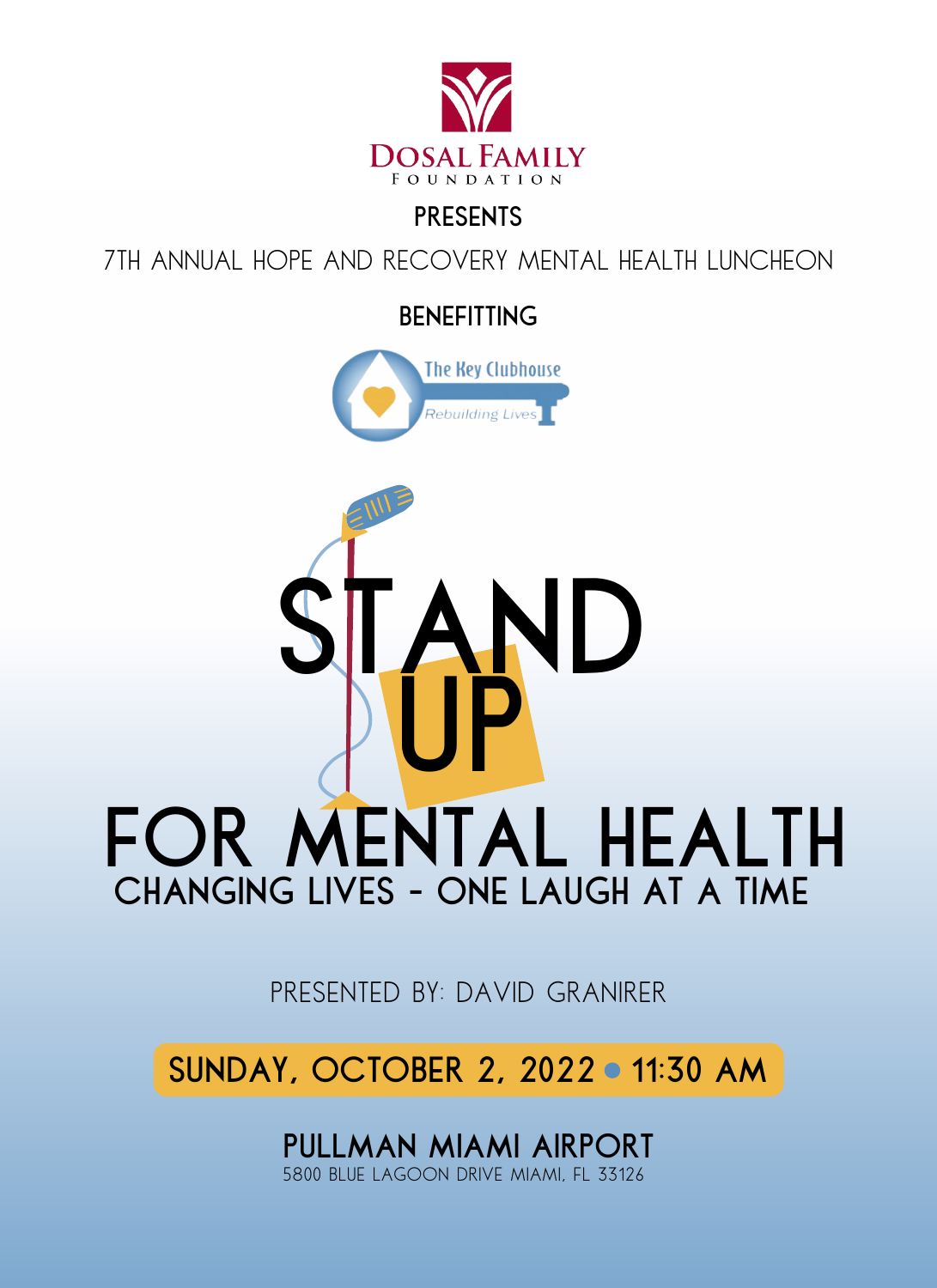

# **sponsorship opportunities**

## **TITLE SPONSORSHIP \$25,000- SOLD**

- Recognition as "Changing Lives One Laugh at a Time" Title Sponsor with corporate logo and message featured prominently at the event ("Your Company Presents Changing Lives"), and from the podium during the event
- Opportunity for company representative to make welcome remarks at the event
- Exclusivity as the "Changing Lives" Title Sponsor on invitations, press releases, and all other collateral materials
- Logo recognition on event website with a clickable link to company's website
- Recognition on program cover and advertisement on back cover of program
- Opportunity to provide promotional item to guests
- One Premium Table of 10 with recognition on table card
- First right of refusal for Title Sponsorship of 2023 benefit event for The Key Clubhouse

## **KEYNOTE SPONSORSHIP \$15,000**

- Recognition as "Changing Lives through Humor" Sponsor from the podium during the event, with corporate logo and message featured prominently at event
- Listed as "Changing Lives through Humor" Sponsor on collateral materials and press releases Logo recognition on event website with a clickable link to company's website
- Recognition as "Changing Lives through Humor" Sponsor in the program and full-page ad on inside front cover
- Opportunity to provide promotional item to guests
- One Premium Table of 10 with recognition on table card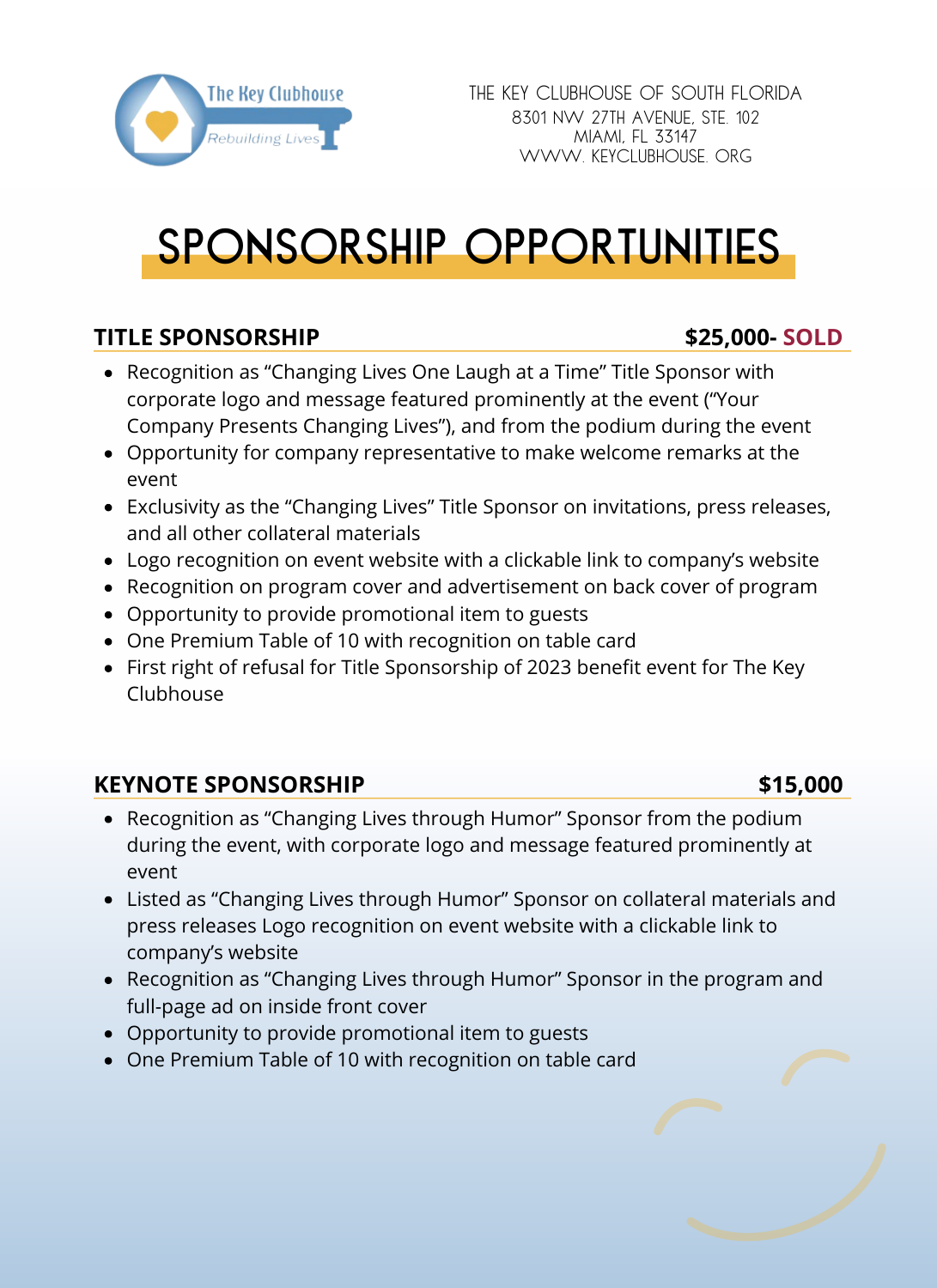# **sponsorship opportunities**

#### **CHANGING LIVES THROUGH HOPE SPONSORSHIP \$10,000**

- Recognition as "Changing Lives through Hope" Sponsor from the podium during the event, with corporate logo featured at event
- Listed as "Changing Lives through Hope" Sponsor on collateral materials and press releases
- Logo recognition on event website with a clickable link to company's website
- Recognition as "Changing Lives through Hope" Sponsor in the program and full-page ad on inside back cover
- Table of 8 with recognition on table card

### **CHANGING LIVES THROUGH HEALING SPONSORSHIP \$5,000**

- Recognition as "Changing Lives through Healing" Sponsor from the podium during the event and on signage at Silent Auction
- Listed as "Changing Lives through Smiles" Sponsor on collateral material and press releases
- Recognition as "Changing Lives through Healing" Sponsor in the program
- Four seats and a full-page ad in program and recognition on table card

### **CHANGING LIVES THROUGH JOY SPONSORSHIP \$3,000**

- Recognition as "Changing Lives through Joy" Sponsor from the podium during the event
- Listed as "Changing Lives through Joy Sponsor on collateral material and press releases
- Recognition as "Changing Lives through Joy" Sponsor in the program
- Two seats and a half-page ad in program and recognition on table card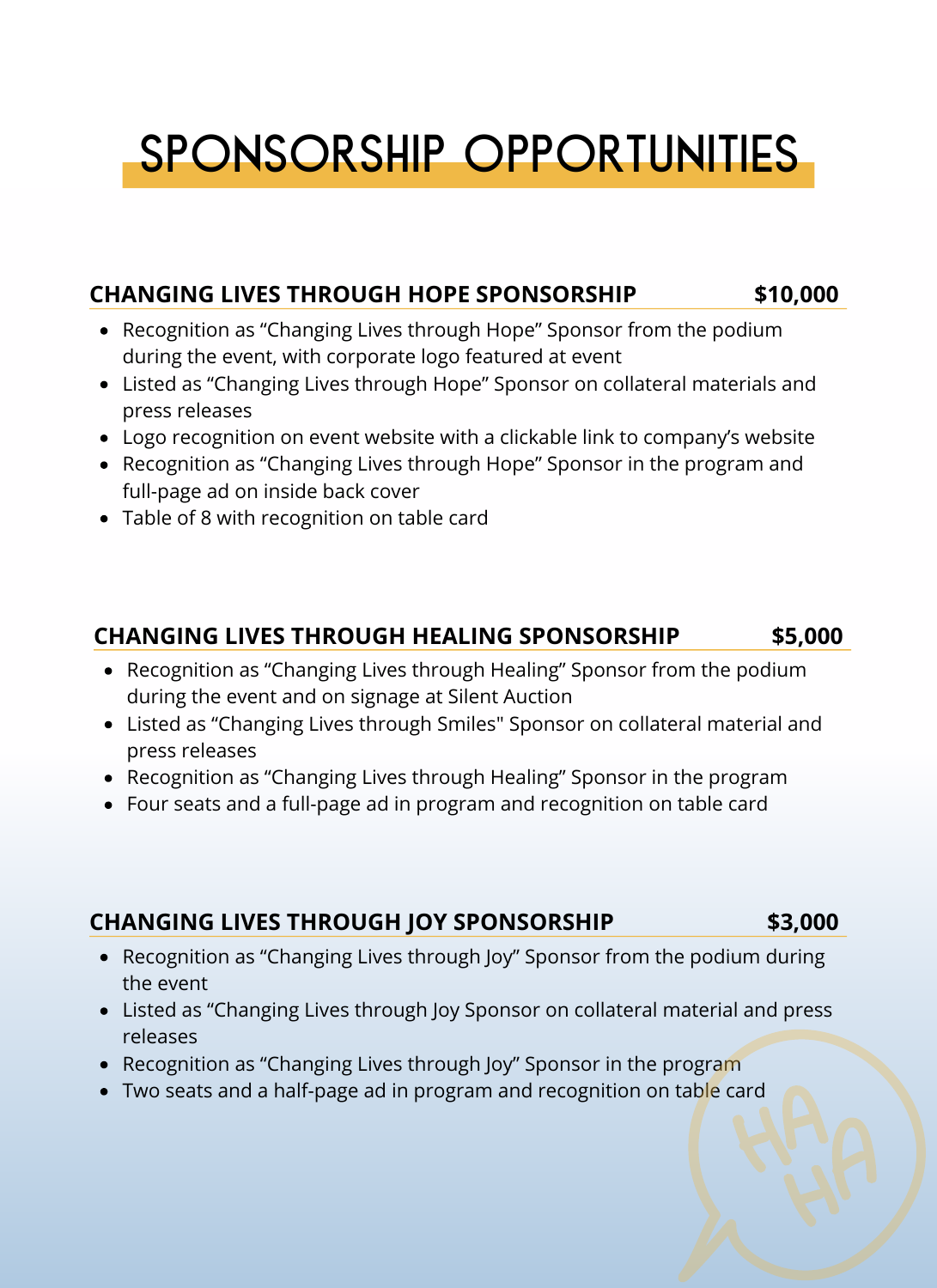#### **7th Annual hope and recovery mental health luncheon** October 2, 2022 CELEBRATING NEW HOPE & OPPORTUNITIES FOR THE FUTURE



*Mike in his new apartment above the clubhouse*





*Preparing lunch in the culinary unit Learning new skills in the Business unit*

#### **A New Model for Mental Health Recovery and Rehabilitation in Miami Dade**

The Key Clubhouse is celebrating a new chapter in its 12- year history. In July 2021, it moved to a new location, a beautiful new 80-unit supportive housing complex built by Carrfour Supportive Housing. The Clubhouse is located on the bottom floor while 45 of our members live in permanent, supportive housing above. The combination of supportive housing with a clubhouse program in the same building represents a new model of mental health recovery for people living with serious mental illness.

The new clubhouse space enables The Key Clubhouse to accept more adults living with serious mental illness into its program of rehabilitation, recovery, and employment. It also offers members many choices to learn and perfect new skills in a pleasant, light-filled work environment.

The restaurant-quality kitchen and snack bar in the Culinary Unit serves as a training ground, where members prepare and serve meals and snacks for the Clubhouse community. In the Communications Unit, members work on computers to create newsletters, emails, and social media posts. They also produce a newscast in our new WKEY Video Production Studio.

Members working in the Business Unit take calls and welcome guests in the reception lobby, work on computers, and assist the Employment Center with data

tracking and information for members on available jobs and employment support services from the Clubhouse. The new clubhouse space also includes a bank and the "Key Style House," a thrift closet where clothing donations are stored and displayed for members' purchase.

These illnesses have a lifelong impact on individuals and often result in long-term disability, unemployment, homelessness and incarceration. As an accredited clubhouse program through Clubhouse International, The Key Clubhouse follows an internationally acclaimed model that has been proven effective in reducing the need for psychiatric hospitalization and increasing employment among people with serious mental illness.

Perhaps the most important aspect of the Clubhouse is its role as as supportive community; it provides an accepting place to spend the day, participate in valuable work that supports Clubhouse operations, socialize with friends and co-workers and gain access to employment within the community. Membership is free and provides ongoing support.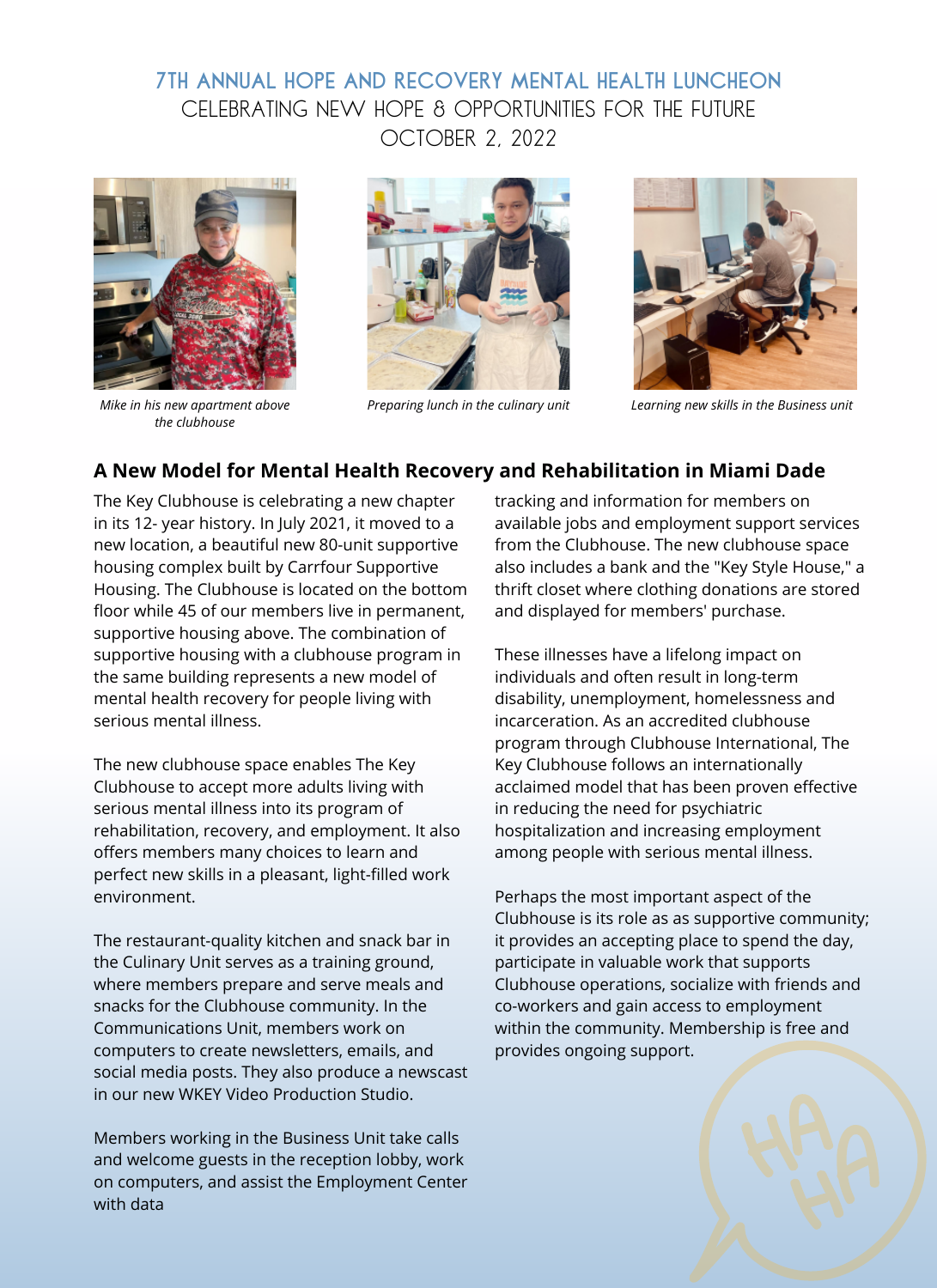#### **7th Annual hope and recovery mental health luncheon** October 2, 2022 CELEBRATING NEW HOPE & OPPORTUNITIES FOR THE FUTURE

#### **Sponsorship Packages**

- \$25,000 Changing Lives One Laugh at a Time Title Sponsor **Committed**
- □ \$15,000 Changing Lives through Humor Keynote Sponsor
- □ \$10,000 Changing Lives through Hope Sponsor
- $\Box$  \$5,000 Changing Lives through Healing Sponsor
- $\Box$  \$3,000 Changing Lives through Joy Sponsor

#### **Underwriting Opportunities**

- $\Box$  \$1,000 Table of 10 (includes recognition on table card)
- $\Box$  \$1,500 Multimedia
- $\Box$  \$1,000 Event Program
- $\Box$  \$1,200 Wine
- $\square$  \$500 Art Materials
- □ \$800 Decorations
- $\Box$  \$800 Photography
- □ \$100 Clubhouse Member Attendee Sponsor
- $\Box$  ( Sponsorships  $X $100 =$  )
- $\Box$  \$125 Individual Supporter Seat

#### **Advertising Opportunities**

- $\Box$  \$1,000 Center spread ad in program (7½  $\times$  9 7/8")
- $\Box$  \$500 Full-page ad in program (7  $\frac{1}{2}$  X 4  $\frac{1}{2}$ )
- $\Box$  \$250 Half-page ad in program (4  $\frac{1}{2}$  X 3  $\frac{3}{4}$ ")
- $\Box$  \$125 Quarter-page ad in program (2  $\frac{1}{4}$  X 3  $\frac{3}{4}$ ")

Resolution: 300 dpi for all ads, images, and logos Preferred File Format: PDF or JPG **Must provide artwork by August 29. Please send the completed ad to alessandra@cor-events.com**